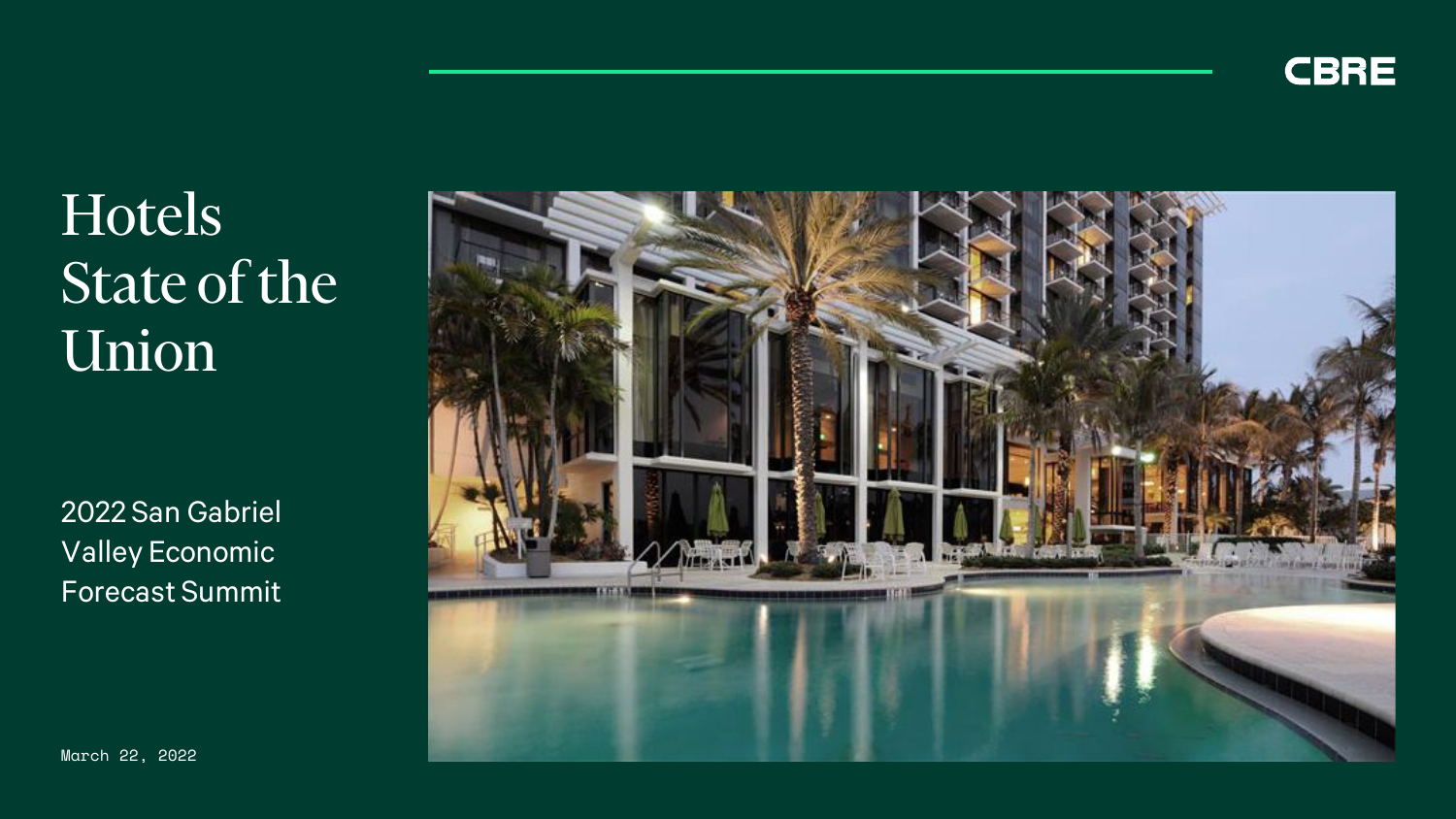### U.S. Consumer Confidence Dips, but Spending Remains High

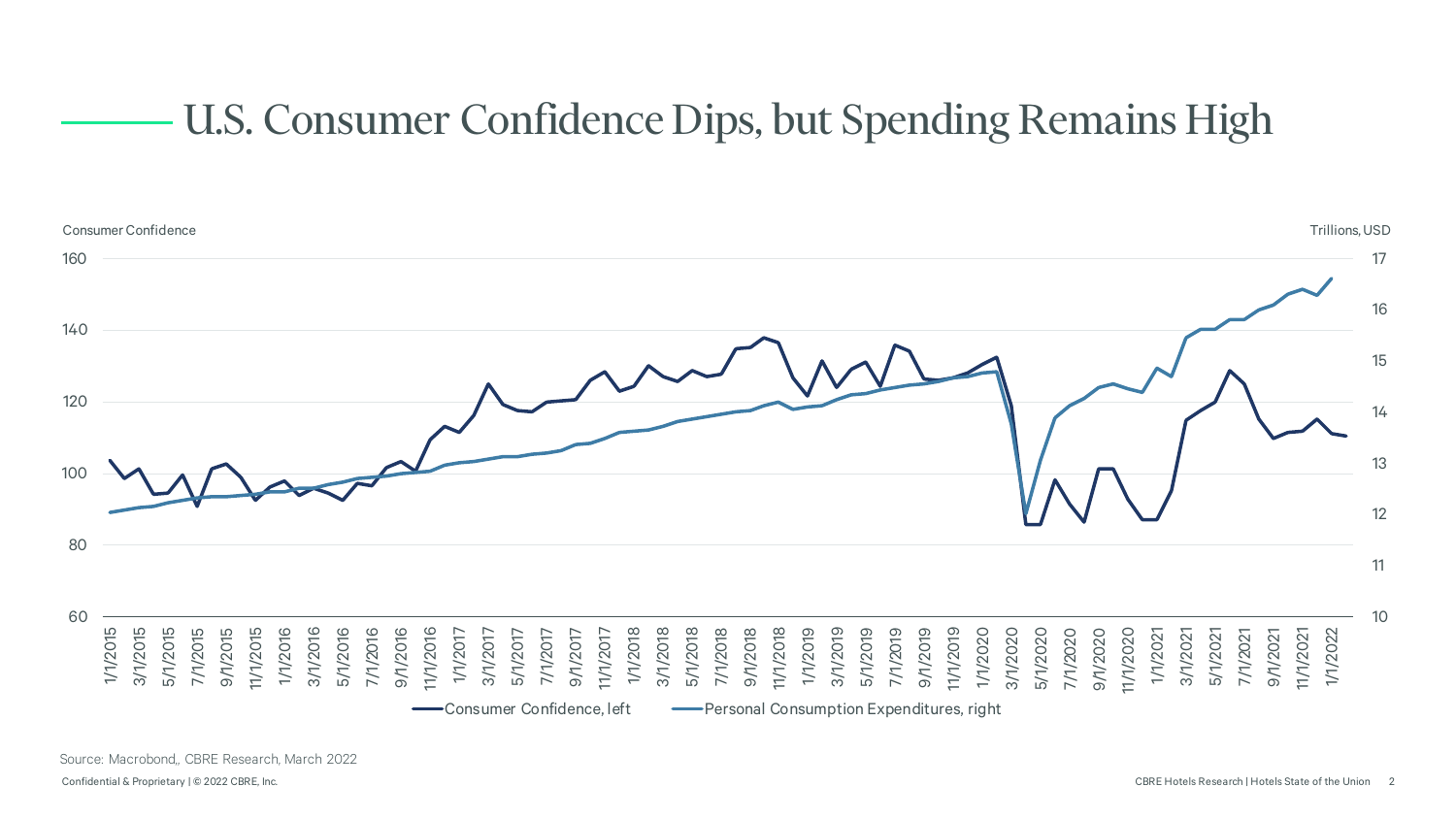# The question is when, not if, RevPAR will recover



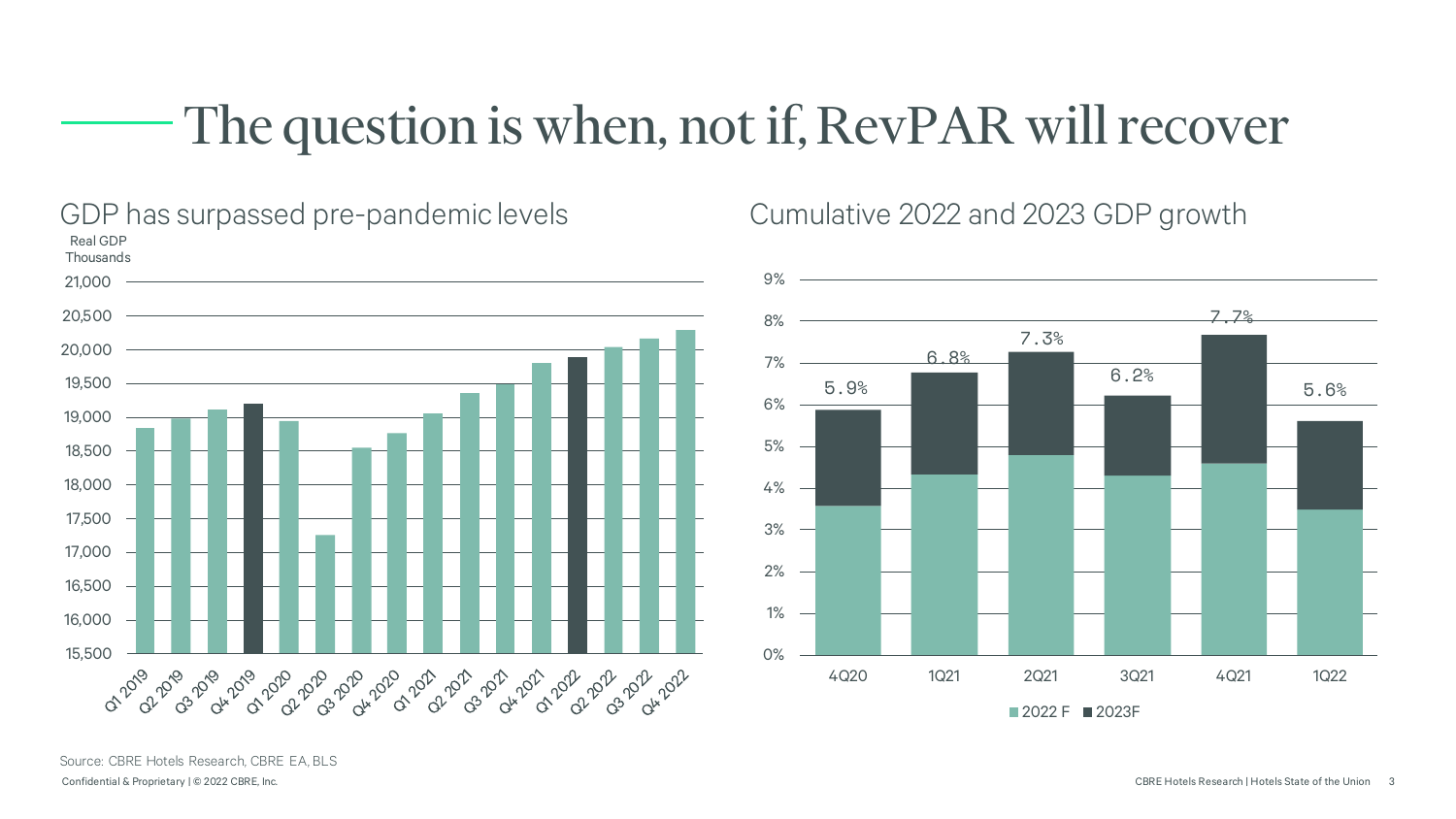Leisure and Hospitality Job Openings Less Hospitality Unemployment Levels

#### 2M 1M **Tight Labor Market** 0M -1M -2M -3M **Loose Labor Market** -4M -5M 2002 2000 2002 2003 2004 2003 200 2003 2009 2010 2011 2012 2014 2016 2019 2019 2019 2021 2019 2020

Source: CBRE Hotels Research, CBRE EA

### 1.1 Million Excess Leisure and Hospitality Job Openings in December

Hospitality labor market tightened prior to pandemic in 2016. Number of excess jobs in December was 131% of total unemployed.

January saw some loosening from this extreme tightness as demand for lodging fell.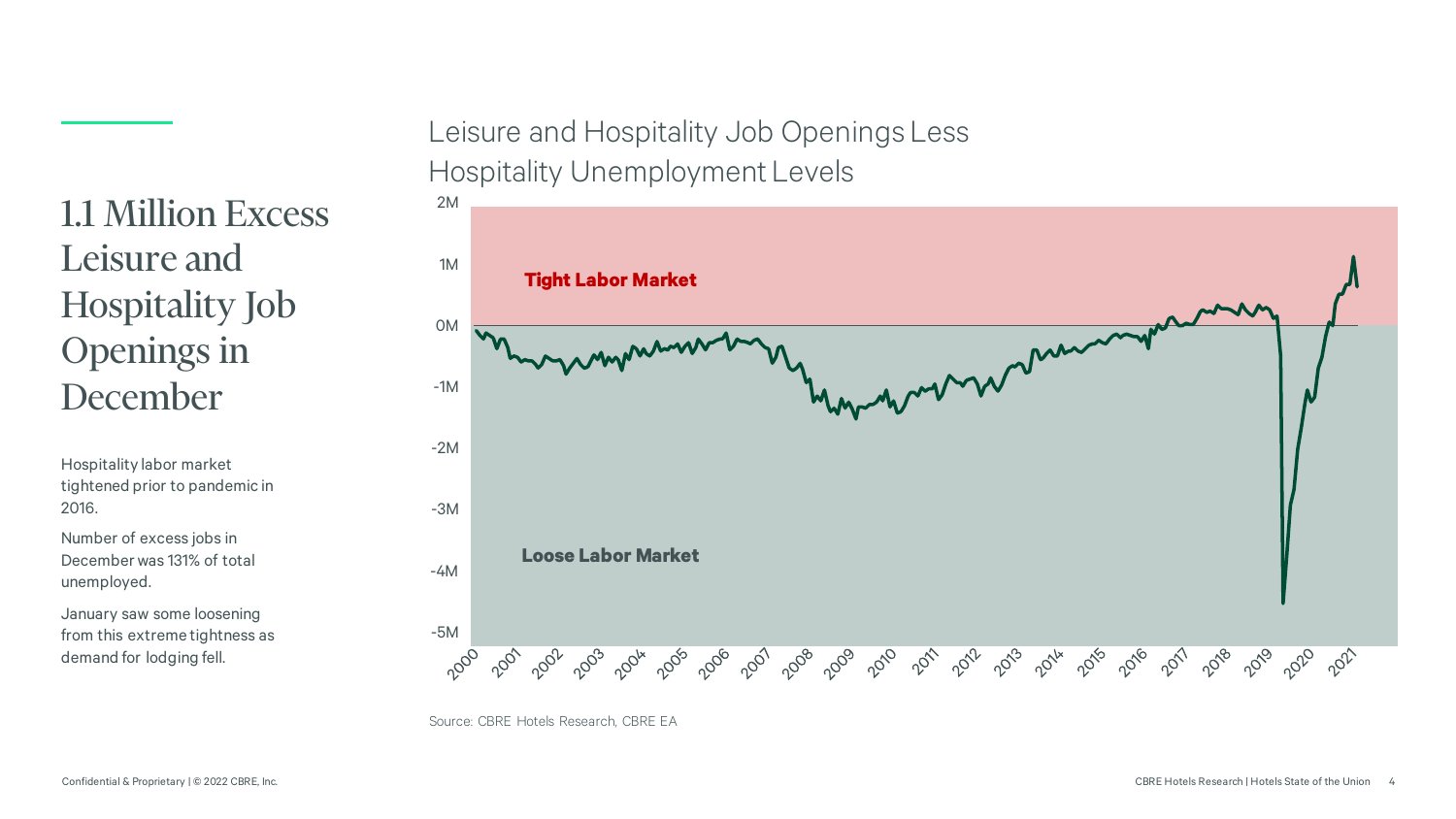# RevPAR is starting to bounce back in February

#### 2021 and 2022 RevPAR change from 2019



Source: CBRE Hotels Research, Kalibri Labs, Weekly Sample, not scaled to full U.S. Hotel Industry Representation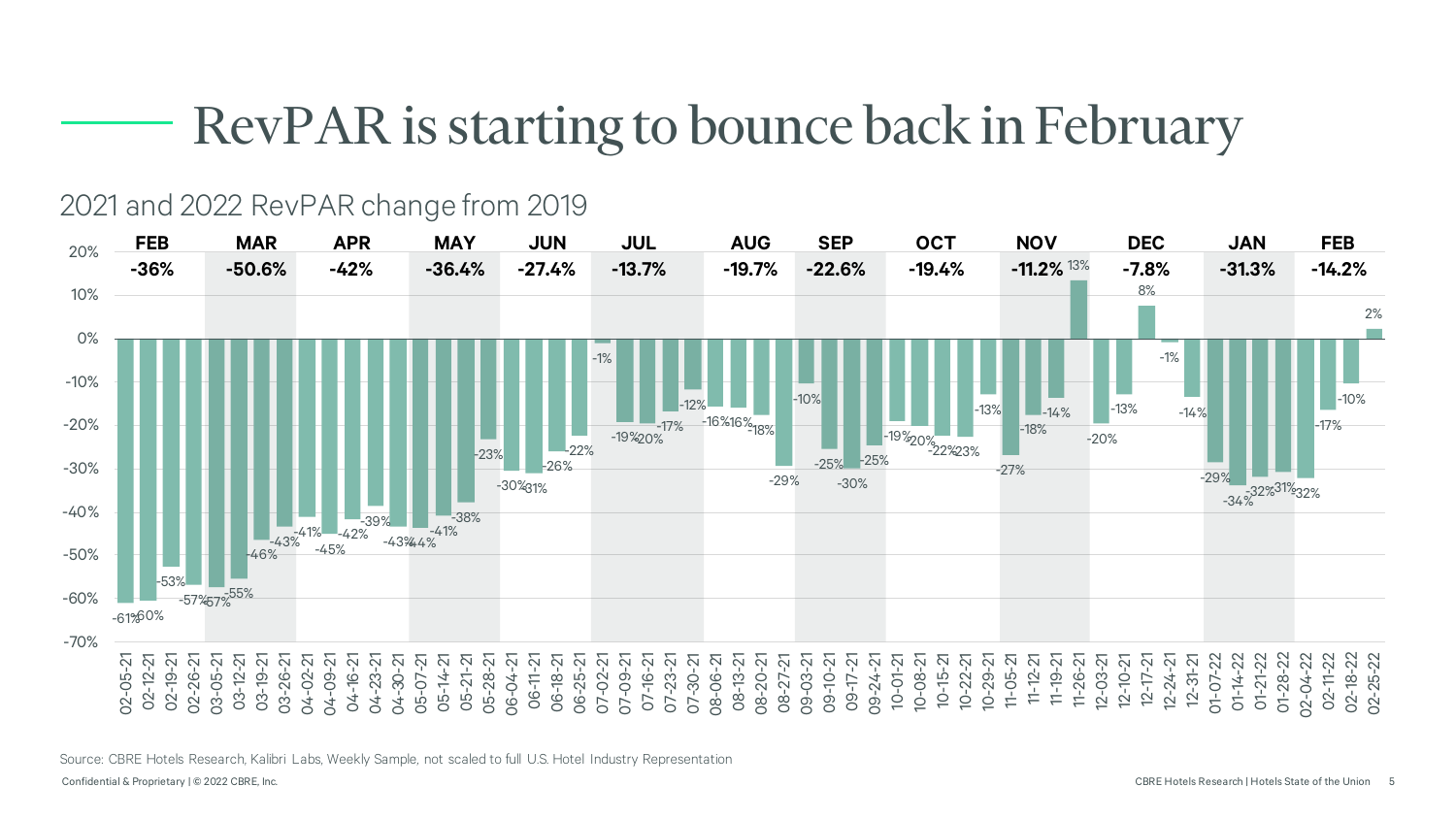### Air travel softened in January, but came back in February

### TSA THROUGHPUT AS A PERCENT OF 2019



Source: CBRE Hotels Research, TSA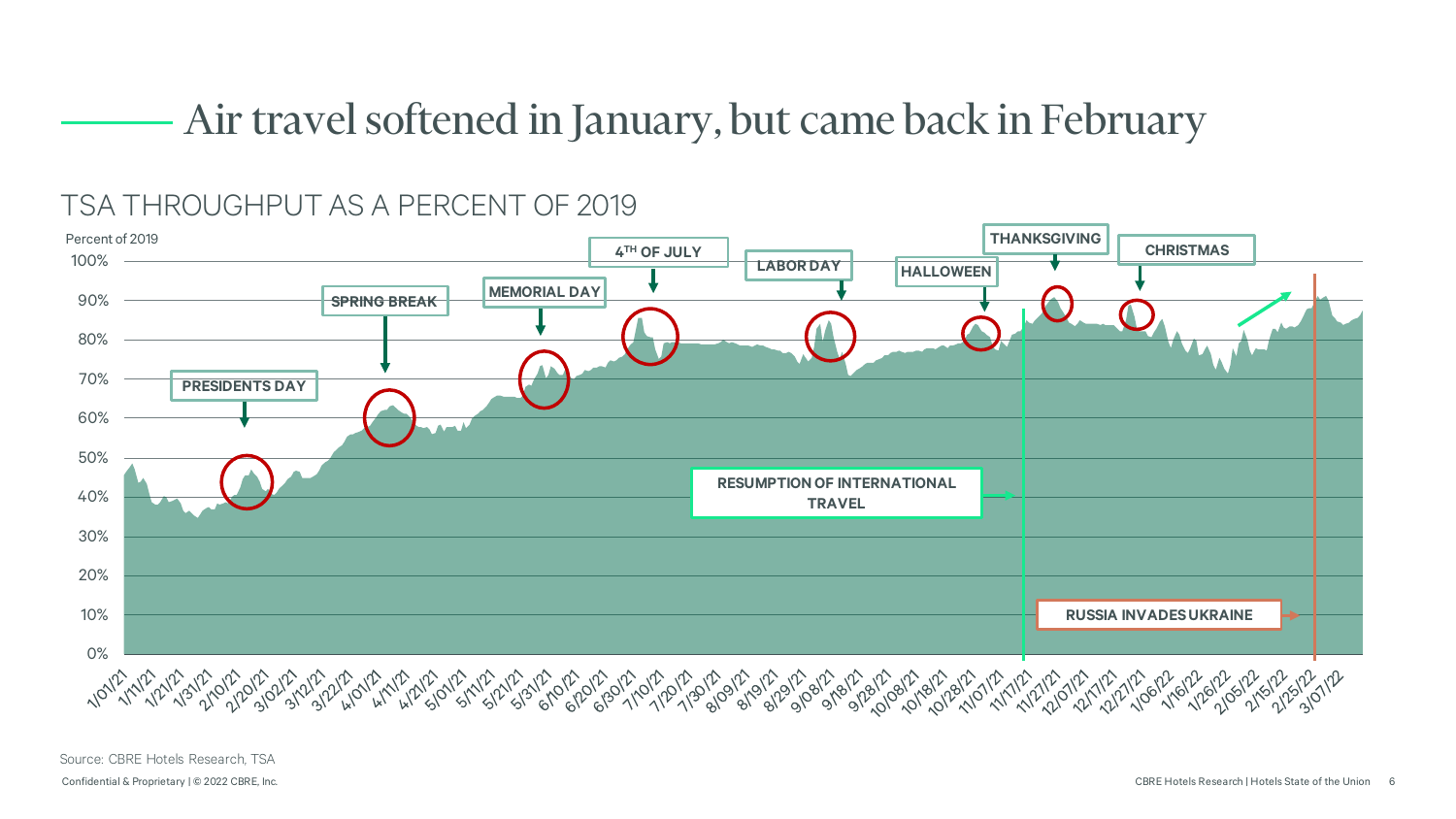### New projects + re-openings represent above average supply growth



Confidential & Proprietary | © 2022 CBRE, Inc. CBRE Hotels Research | Hotels State of the Union 7 Source: CBRE Hotels Research, Dodge Analytics Source: CBRE Hotels Research, Kalibri Labs,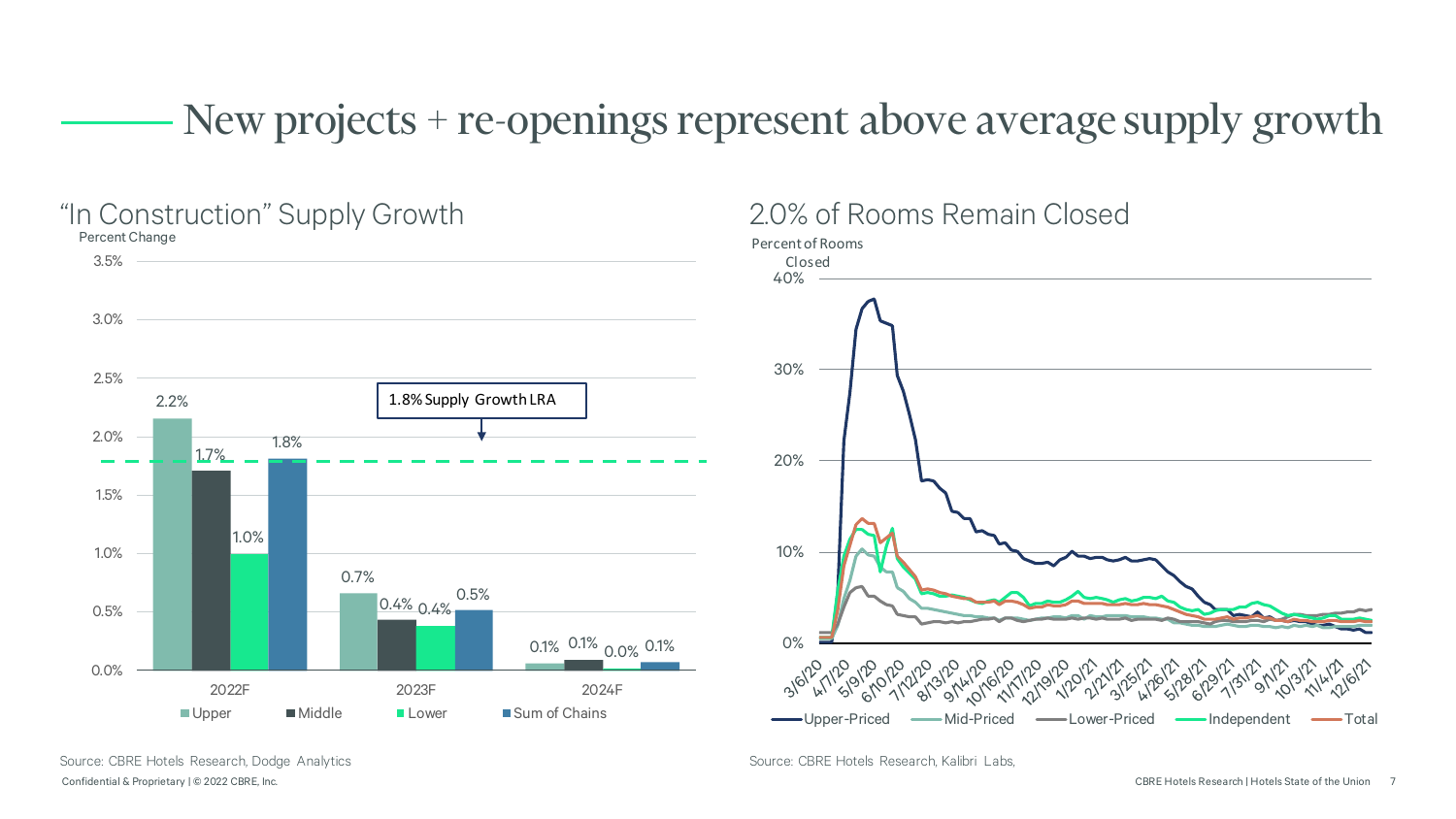### Construction inputs are still well above their long run averages



#### Steel and Iron **Contract Contract Contract Contract Contract Contract Contract Contract Contract Contract Contract Contract Contract Contract Contract Contract Contract Contract Contract Contract Contract Contract Contract** Producer Price Index



**Source:** CBRE Hotels Research, BLS

Confidential & Proprietary | © 2022 CBRE, Inc. CBRE Hotels Research | Hotels State of the Union 8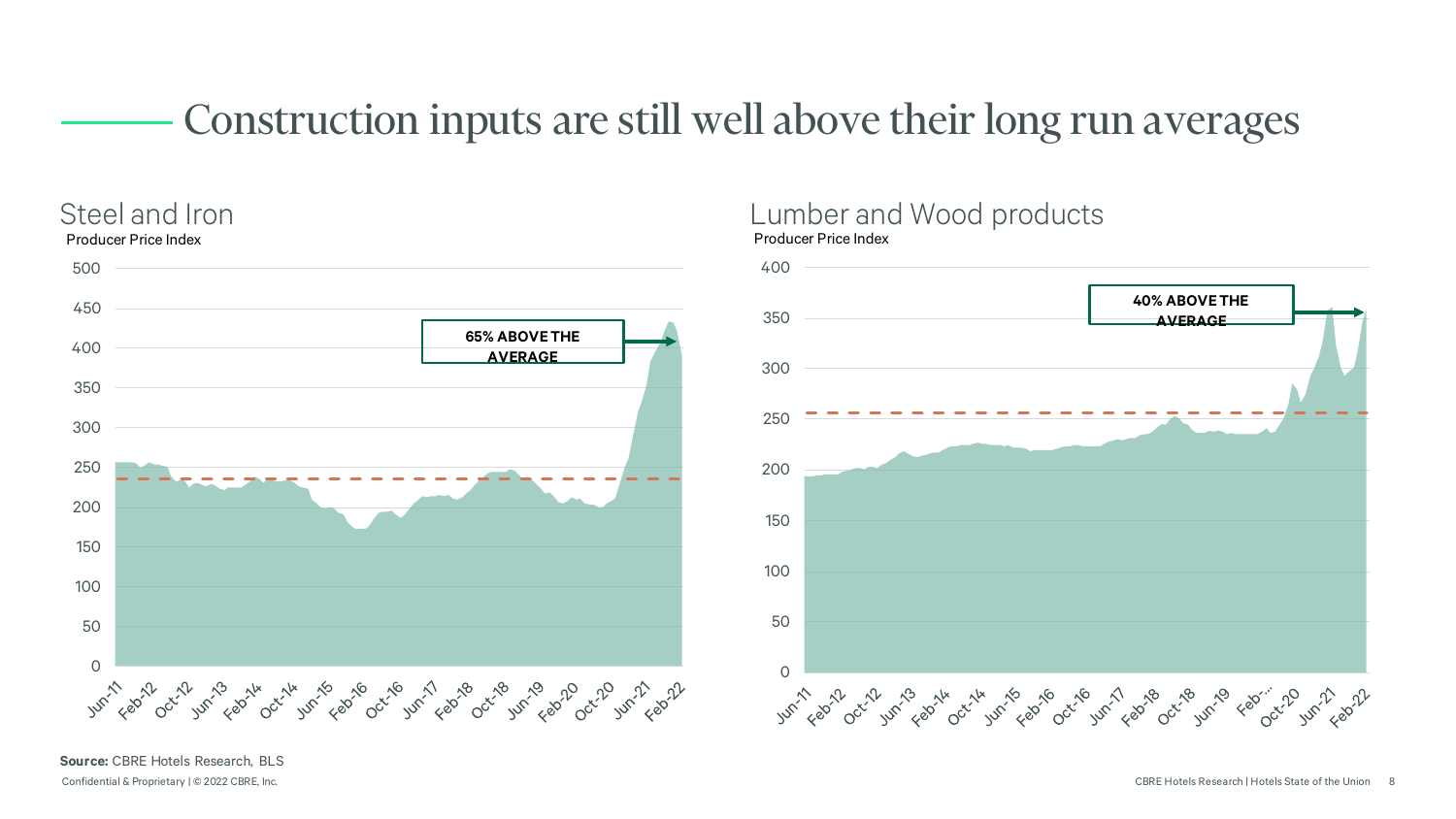### Higher wages and employment headwinds new construction

### Dollars Per Hour \$32 \$31.60 **CONSTRUCTION WAGES INCREASE BY 9.1%**\$31 \$30 \$28.96 \$29 \$28 \$27 \$26 \$25 \$24 Feb<sup>277</sup> May boo for the bas boo for the bas for the for the for the for the for the day

Construction Wages **Number of construction employees** 

Thousands



**Source:** CBRE Hotels Research, CBRE EA, BLS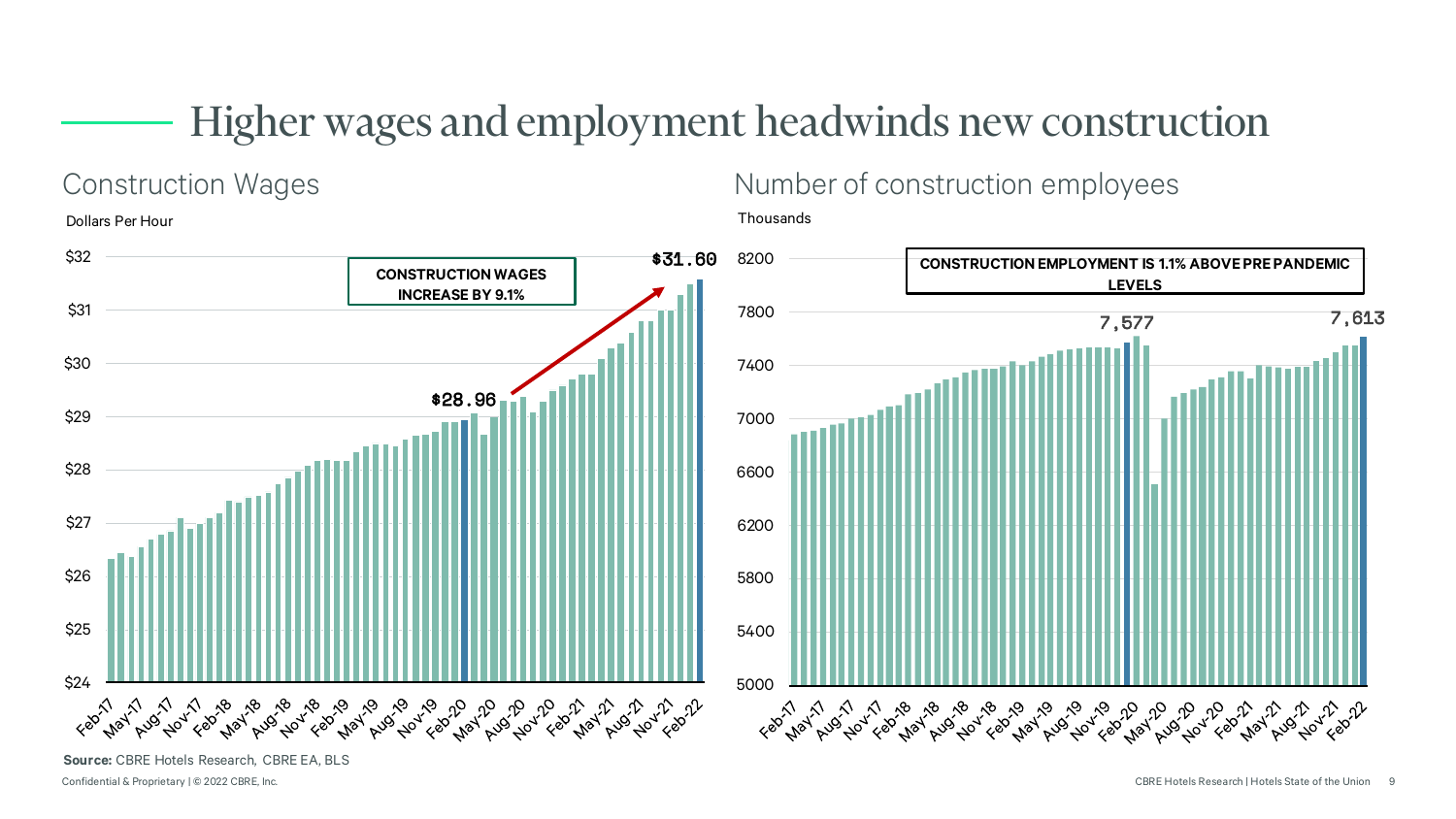# Hotel construction continues to decline



Projects Underway vs. Total Construction Spending<br>Millions of Dollars Millions of Dollars **Number of Projects** 

**Source:** CBRE Hotels Research, US Census Bureau, Dodge Analytics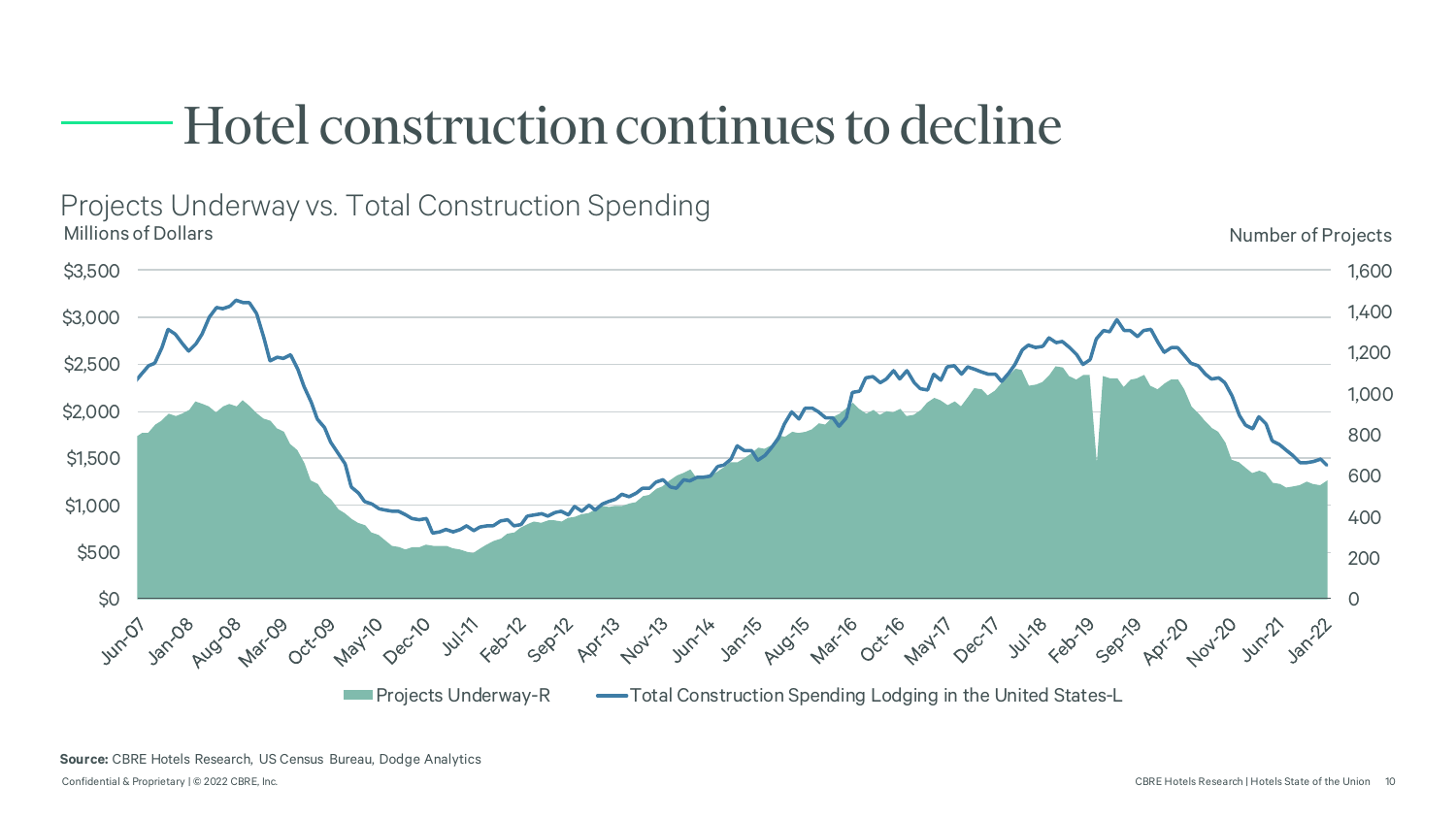# CBRE Hotel Horizons® US Lodging Forecast

| Year | Occ   | $\triangle$ Occ | <b>ADR</b> | <b>ADR</b> | <b>RevPAR</b> | <b>AREVPAR</b> | <b>RevPAR</b><br>% of 2019 |
|------|-------|-----------------|------------|------------|---------------|----------------|----------------------------|
| 2019 | 66.6% | 0.1%            | \$129.64   | 0.7%       | \$86.39       | 0.9%           | 100%                       |
| 2020 | 42.7% | $-35.9%$        | \$100.83   | $-22.2%$   | \$43.09       | $-50.1%$       | 50%                        |
| 2021 | 57.4% | 34.3%           | \$121.61   | 20.6%      | \$69.81       | 62.0%          | 81%                        |
| 2022 | 61.3% | 6.7%            | \$133.94   | 10.1%      | \$82.04       | 17.5%          | 95%                        |
| 2023 | 64.4% | 5.2%            | \$141.99   | 6.0%       | \$91.46       | 11.5%          | 106%                       |

Figures in red mark full recovery, 2022 for ADR and 2023 for RevPAR.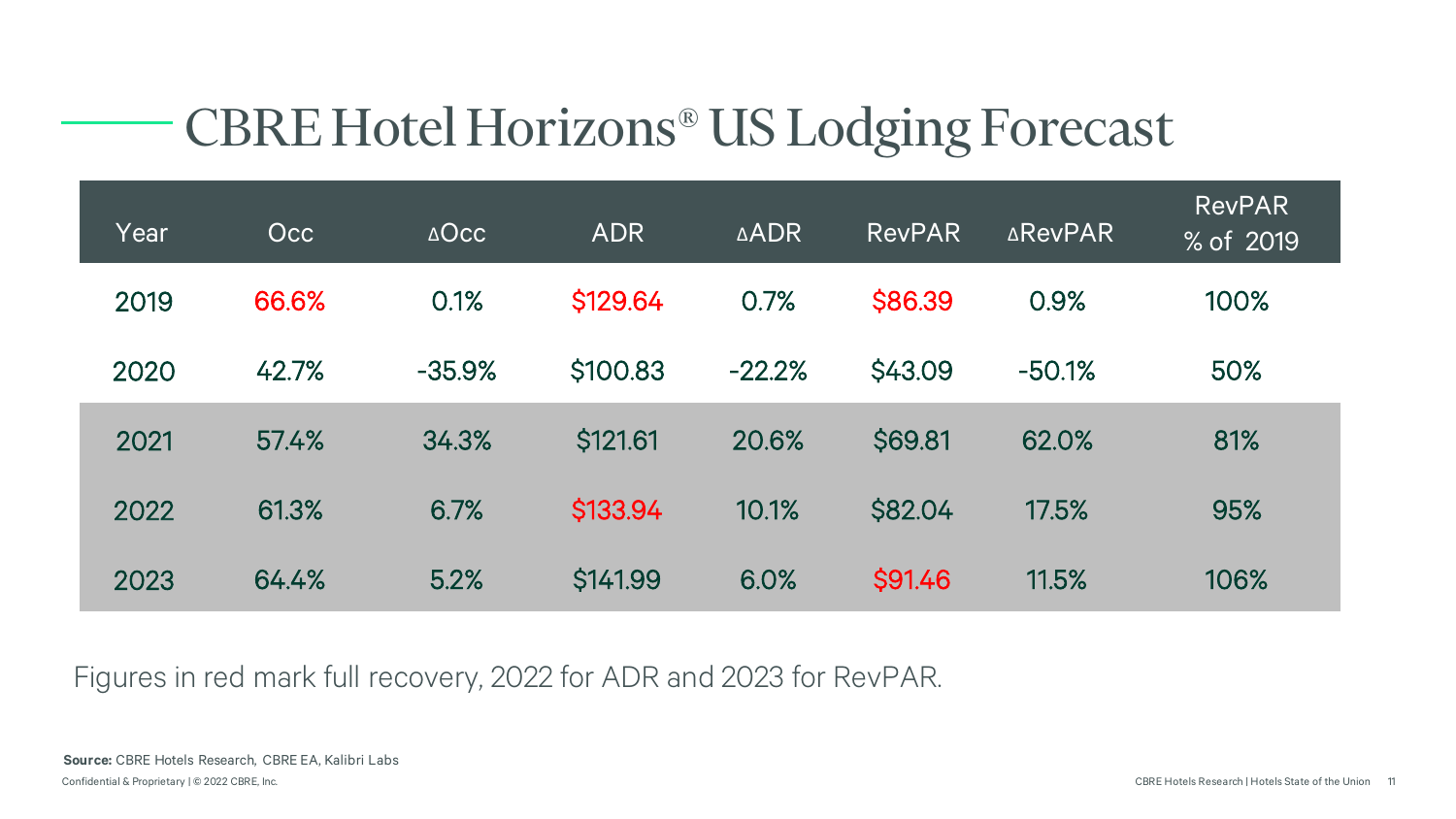### Drive-to leisure remains elevated compared to other markets

2022 Projected RevPAR as a Percent of 2019 Actual Performance

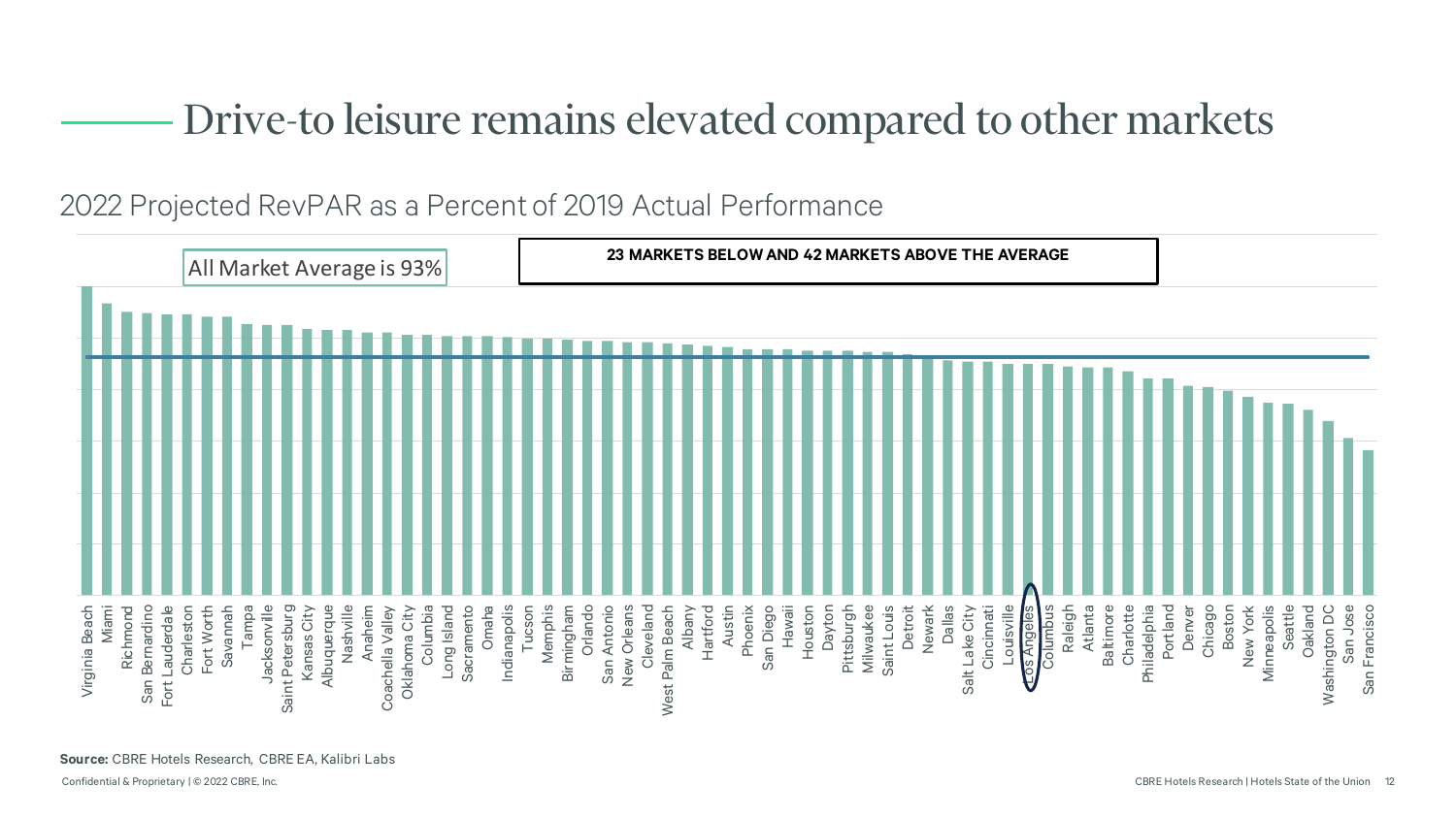## Southern California Hotel Markets Comparison

| Area                      | <b>YE 2021</b> | <b>YE 2022F</b> | <b>YoY Change</b> |  |
|---------------------------|----------------|-----------------|-------------------|--|
| <b>National</b>           | 57.4%          | 61.3%           | 6.7%              |  |
| <b>Los Angeles County</b> | 63.5%          | 72.0%           | 13.4%             |  |
| <b>Orange County</b>      | 70.1%<br>54.0% |                 | 29.8%             |  |
| <b>San Diego County</b>   | 61.3%<br>69.7% |                 | 13.7%             |  |
|                           |                |                 |                   |  |
| Area                      | YE 2021        | <b>YE 2022F</b> | <b>YoY Change</b> |  |
| <b>National</b>           | \$121.61       | \$133.94        | 10.1%             |  |
| <b>Los Angeles County</b> | \$155.23       | \$181.23        | 16.7%             |  |
| <b>Orange County</b>      | \$149.71       | \$176.88        | 18.2%             |  |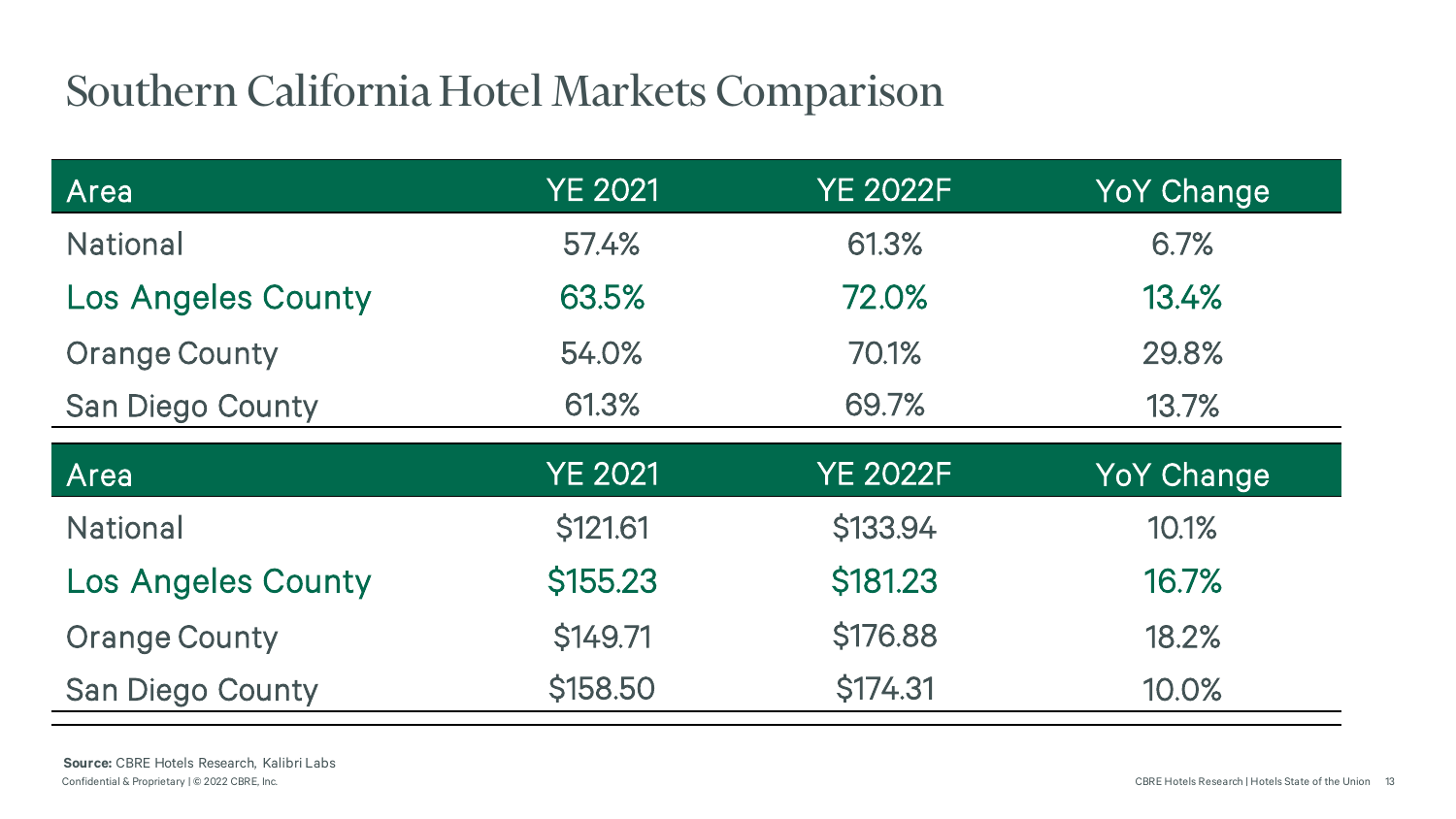## Southern California Hotel Markets Comparison

| Area                      | <b>YE 2022F</b> | <b>YE 2023F</b> | <b>YoY Change</b> |  |
|---------------------------|-----------------|-----------------|-------------------|--|
| <b>National</b>           | 61.3%           | 64.4%           | 5.2%              |  |
| <b>Los Angeles County</b> | 72.0%           | 75.4%           | 4.8%              |  |
| <b>Orange County</b>      | 70.1%<br>72.6%  |                 | 3.6%              |  |
| <b>San Diego County</b>   | 69.7%           | 73.5%           | 5.4%              |  |
|                           |                 |                 |                   |  |
| Area                      | <b>YE 2022F</b> | <b>YE 2023F</b> | <b>YoY Change</b> |  |
| <b>National</b>           | \$133.94        | \$141.99        | 6.0%              |  |
| <b>Los Angeles County</b> | \$181.23        | \$189.88        | 4.8%              |  |
| <b>Orange County</b>      | \$176.88        | \$184.67        | 4.4%              |  |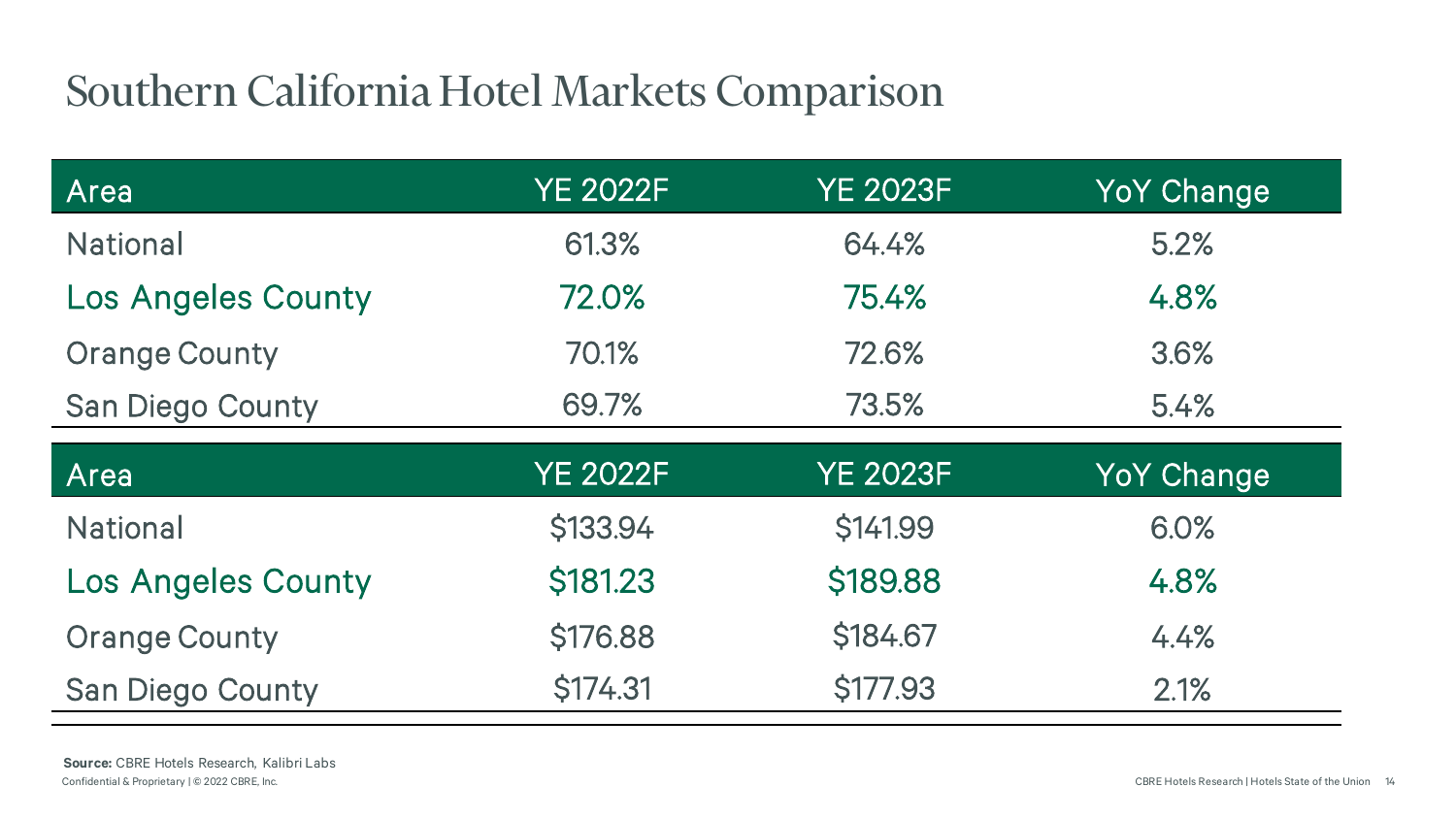| Year  | Occ   | $\Delta$ Occ | <b>ADR</b> | $\Delta$ ADR | <b>RevPAR</b> | $\Delta$ RevPAR |
|-------|-------|--------------|------------|--------------|---------------|-----------------|
| 2017  | 79.8% | $-2.6%$      | \$175.71   | 2.3%         | \$140.17      | $-0.4%$         |
| 2018  | 79.9% | 0.2%         | \$178.89   | 1.8%         | \$142.97      | 2.0%            |
| 2019  | 81.3% | 1.7%         | \$177.98   | $-0.5%$      | \$144.72      | 1.2%            |
| 2020  | 46.9% | $-42.3%$     | \$134.16   | $-24.6%$     | \$62.98       | $-56.5%$        |
| 2021  | 63.5% | 35.2%        | \$155.23   | 15.7%        | \$98.54       | 56.5%           |
| 2022F | 72.0% | 13.4%        | \$181.23   | 16.7%        | \$130.42      | 32.4%           |
| 2023F | 75.4% | 4.8%         | \$189.88   | 4.8%         | \$143.22      | 9.8%            |
| 2024F | 77.7% | 3.1%         | \$197.71   | 4.1%         | \$153.71      | 7.3%            |
| 2025F | 79.6% | 2.3%         | \$203.86   | 3.1%         | \$162.17      | 5.5%            |
| 2026F | 80.9% | 1.7%         | \$209.51   | 2.8%         | \$169.53      | 4.5%            |

### The Los Angeles County 5-Year Forecast

Source: Kalibri Labs, Q4 2021

#### Long Run Averages 2000 to 2021

Occupancy: 73.0%, ADR Change: 2.5%, RevPAR Change: 3.6%